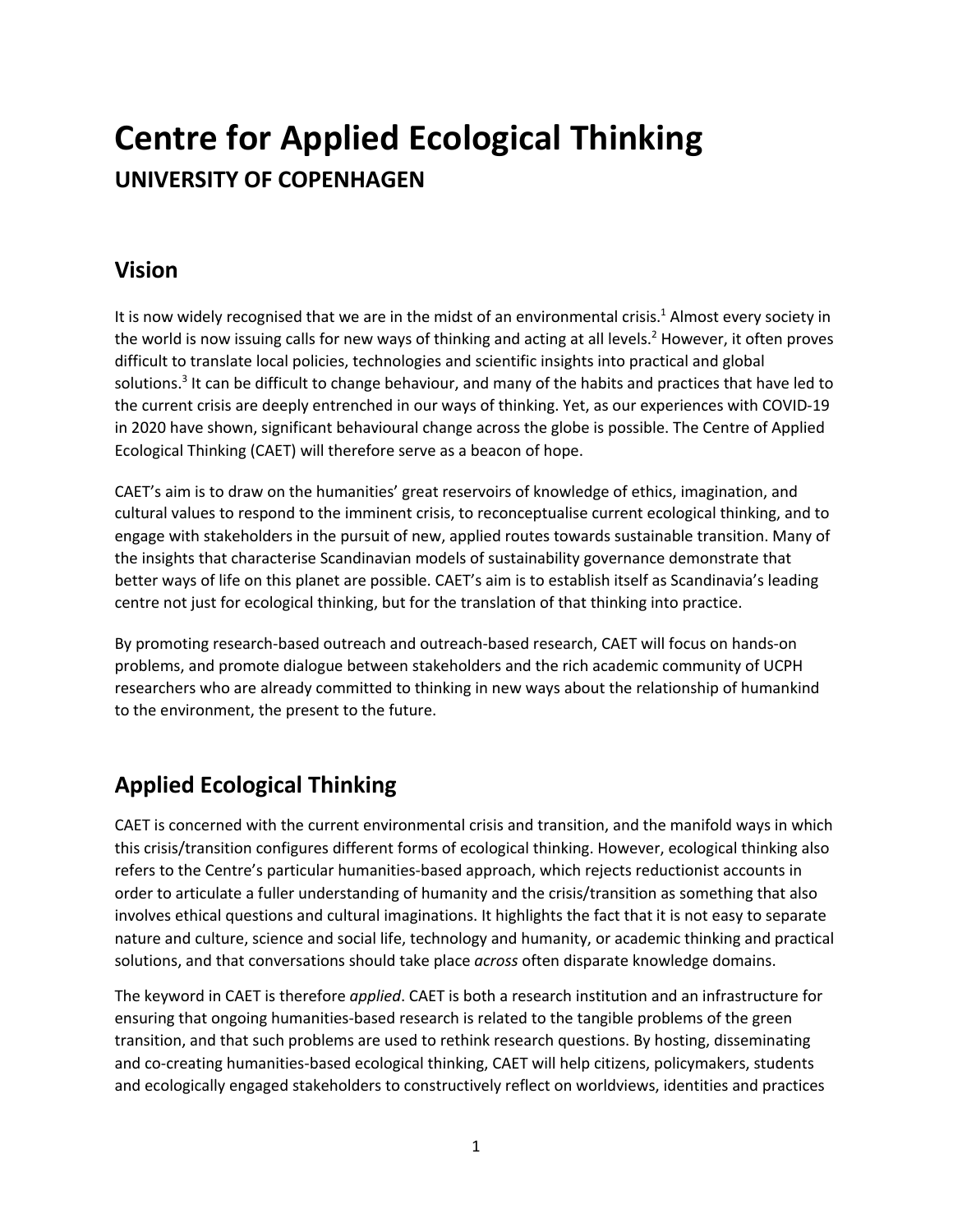to question ways of addressing problems, to ask new questions, to connect different kinds of knowledge in new ways, to develop new conceptual vocabularies, and to advance knowledge by exploring the potential consequences of the choices taken. CAET's aim is thus to build capacities, reorient ecological thinking and institutionalise new practices by deploying knowledge derived from humanities research.

By initiating a novel set of research activities and launching a comprehensive outreach programme, the Centre will generate a number of new connections (see 'Activities' for more details). First, the existing environmental humanities research environments will be provided with a strong institutional platform for cooperation across departments and research fields. Second, the Centre will serve as a catalyst for international and transdisciplinary collaboration with outstanding research environments. Third, CAET will promote research-based education within the field of applied environmental humanities. Finally, and most importantly, activities at CAET will ensure that environmental research and education will operate in the space between academia and the wider world, and help to mobilise a green transition through engagement with, for example, green youth organisations, political decision-makers, and practice-oriented businesses with green ambitions. CAET's location at *Det Grønne Hus* (The Green House) in central Copenhagen, outside the university campus and in a building hosting other green organisations, is key to this aspiration.

CAET will draw on the resources of ecology-focused academic conversations and research groups that are already up and running at the Faculty of Humanities. These include conversations in the existing Humanities Climate Network, at the Centre for Sustainable Futures, and via our leading researchers in philosophy, history, art, cultural studies, language/communication and media studies. These constellations and areas of interest are well placed to attract student interest, generate further external funding, and invite international collaboration in the domain of ecological thinking.

Although top-level research into the environmental humanities is being done within research groups, these activities often fail to cohere into a larger conversation. CAET will introduce five new topicclusters under which existing strands of activity can be organised and made visible to audiences across and beyond the University. These clusters will provide the new rubric under which events at CAET can be advertised, and new collaborations encouraged, but they are also topics that capture areas in which UCPH researchers are already active. Each cluster will address a set of key questions for mobilising reflection on how to respond to the crisis/transition.

The CAET clusters are: 1) Ecology and Ethics, 2) Ecology and Time, 3) Ecology and Culture, 4) Ecology and Aesthetics, and 5) Ecology and Communication.

#### **Ecology and Ethics**

Nature and human-nature relations have been major themes in the philosophical tradition since the Presocratics. Contemporary ecological ethics draws on this tradition in order to develop a plethora of theories regarding, for example, deep ecology,<sup>4</sup> animal rights, climate ethics, land ethics, ecofeminism, and environmental virtue ethics. This cluster will address some of the following questions: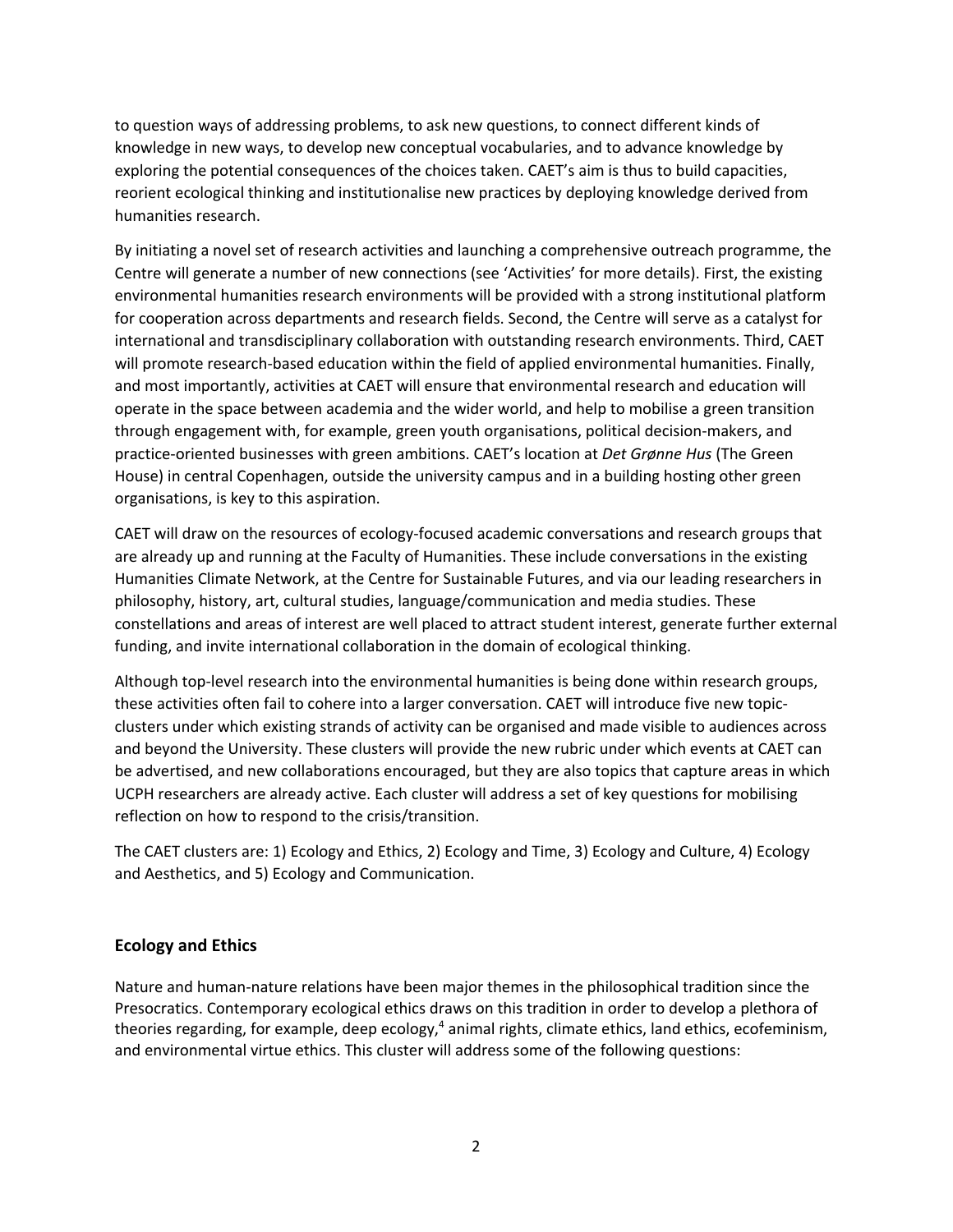*Ecocentrism* challenges the idea in anthropocentrism that humans have a privileged position in nature. Following this logic, how can we challenge the tradition of political community in a way that includes not only human beings, but also nonhuman organisms? How do more ecocentric settings affect the well-being of humans?<sup>5</sup> Such a discussion would involve stakeholders engaged in, for example, animal welfare and environmental planning.

How may we draw on *virtue ethics* to overcome the current crisis? In today's environmental virtue ethics,<sup>6</sup> human character traits are said to be caused by habituation and are key to human agency, because such traits motivate humans to act in specific ways. Environmental ethicists argue that this is a valuable insight into the current knowledge-action gap, where humans *know* how to act in an environment-friendly manner, but do not *act* accordingly because they are not motivated. Can traditions of virtue ethics provide a foundation for addressing human motivation in the current crisis? Are there specific settings that support environmentally friendly character traits? Such insights could be mobilised in relation to, e.g., urban planning, CSR, and the development of new organisational forms.

Key departments: Dept. of Communication (philosophy), Dept. of Cross-Cultural and Regional Studies (religious studies).

#### **Ecology and Time**

The current climate and environmental crisis is fundamentally a historical phenomenon. Not only has it arisen due to a specific set of accelerated resource practices that have arguably caused a new era in world history,<sup>7</sup> but the crisis also essentially questions what we mean by central temporal concepts such as sustainability, growth, development and the future.<sup>8</sup> This CAET cluster therefore explores the co-constitution of ecological and temporal thinking by addressing questions such as:

How may we conceive of progress in a way that implies actual transition, rather than growth or business as usual, by exploring different *understandings of temporality*?9 What can we learn about the current predicaments by analysing historical situations and different imaginaries of 'growth', 'development' and 'transition', including the ones involved in current resource extraction, financial speculation and (neo)liberal thinking?<sup>10</sup> How may, e.g., school curricula and think tanks learn from historical examples of change and alternative forms of future-thinking,<sup>11</sup> not only in terms of 'what went wrong', but also in terms of rethinking change and ideas of the future? $12$ 

How can we rethink sustainability by *decentring the human* as the sole or primary historical agent of change?13 This implies an attentiveness to non-human agencies and temporalities in the analytical framework.<sup>14</sup> Which agents have been seen, by default, as making resource histories, and how may we alter our understanding of resource histories and futures by including in our analytical purview the relation between a variety of agents with different temporalities and temporal horizons?<sup>15</sup> Such perspectives could facilitate new cross-sectoral partnerships<sup>16</sup> and interdisciplinarity in research and education.

Key departments: SAXO Institute (history, archaeology, ethnology), Dept. of Communication (philosophy, media studies, rhetoric), Dept. of Cross-cultural and Regional Studies (religious studies, studies of ancient cultures, language-based area studies, cross-cultural studies).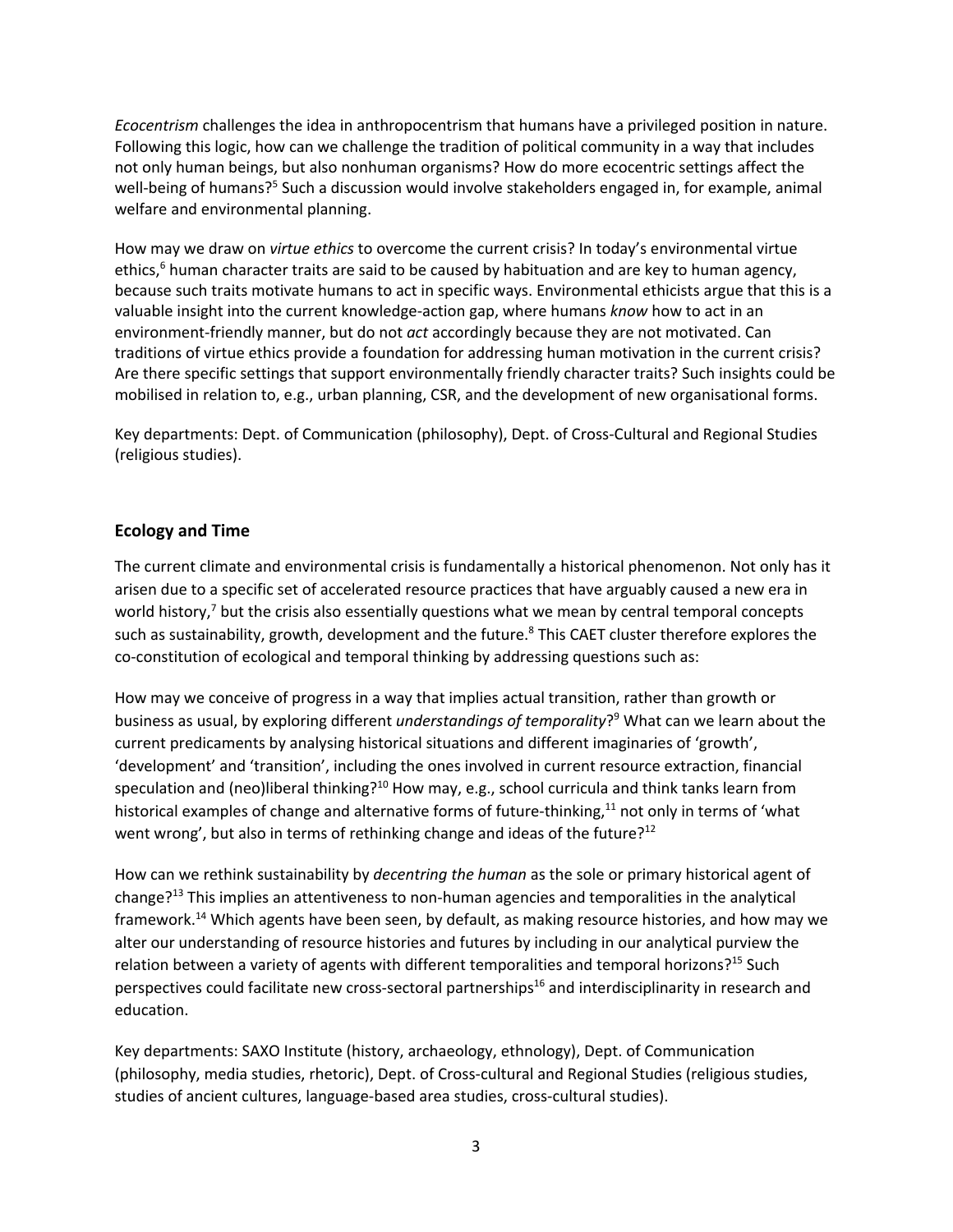#### **Ecology and Culture**

Different cultural understandings of human-environmental relations give rise to a number of questions concerning cross-cultural relations:

In what ways may *cultural differences* act as resources for and inhibitors of a sustainability transition? Do certain cultural and religious value systems – e.g. religious cosmologies, finance culture and consumer society – generate environmentally destructive practices, $^{17}$  and do others provide alternatives to mainstream understandings of ecology?<sup>18</sup> Also, what are the barriers (e.g., poverty) to producing the long-term values and aspirations that are key to any cultural (re)orientation?<sup>19</sup>

How are discussions of *cultural relativism versus universalism* related to issues of sustainability transition? If universalising development agendas were previously centred on making the world more civilised as opposed to savage (19th century), more modern as opposed to traditional (post-World War II),<sup>20</sup> and more liberal as opposed to socialist (end of 20th century),<sup>21</sup> they now tend to be concerned with making the world cleaner as opposed to polluted.<sup>22</sup> However, such simple measures often tend to overlook both the cultural resistance to universal solutions and the cultural biases that underpin them. How are such complexities addressed when forming new partnerships<sup>23</sup> or promoting green solutions?

How are questions of *scale* intrinsic to the ecological crisis and potential solutions?<sup>24</sup> The notion of scale raises questions about the discursive framing of ecological 'problems' and 'responsible subjects'.<sup>25</sup> Which conflicts and solutions are brought into play by framing the crisis in terms of, for example,  $CO<sub>2</sub>$ emission or wealth distribution? Who benefits from such a framing? Such perspectives could be used to rethink discussions in national and international policy-making.<sup>26</sup>

Key departments: SAXO Institute (history, archaeology, ethnology), Dept. of Cross-cultural and Regional Studies (religious studies, language-based area studies, cross-cultural studies).

#### **Ecology and Aesthetics**

In the wake of the contemporary rise in studies in ecocriticism,<sup>27</sup> speculative fiction,<sup>28</sup> resource fiction,<sup>29</sup> sustainability art,<sup>30</sup> and similar new trends in the broad field of art and literature scholarship, it has become apparent that artistic practices can function as harbingers of profound insight into how human agency is entangled with its surroundings. This gives rise to some interrelated questions:

How is the *experience* of ecological concerns processed in art and literature? Art and literature express, in a range of different forms, the worries and aspirations, the sensations and the affects, the rhythms and habits of communal living in a richly contextualised historical lifeworld.

How are experiences being articulated through particular *forms of imagination*? The fact that they give form to experience means that art and literature are media of imagination, as they effectively create forms – narratives, figurations, metaphors, genres – through which otherwise unexpressed concerns, feelings and anticipations can be assessed and circulated. How does art, by employing particular techniques of the imagination, form our ecological thinking?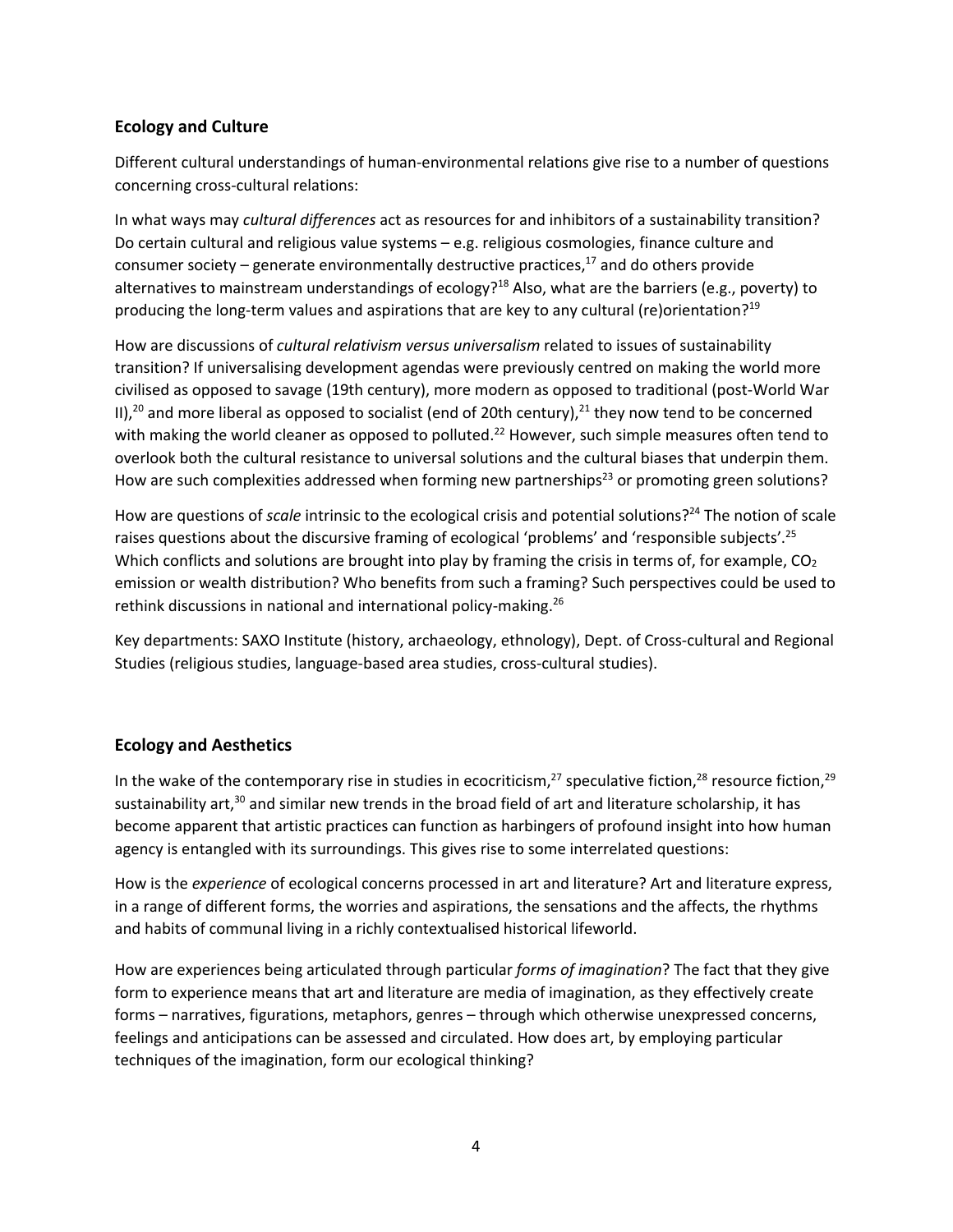How are such techniques *mobilised in climate action*, thereby creating new bonds and alliances between the often more distinct spheres of art and activism? How do new forms of activism challenge distinctions between fact and fiction, nature and humanity, and how may this inform research and sustainability transition? Such perspectives could facilitate new discussions in the culture industry, and among architects, environmental activists and scholars producing teaching materials.

Key departments: Dept. of Communication (media studies), Dept. of Arts and Cultural Studies, Dept. of Nordic Studies and Linguistics, Dept. of English, Germanic and Romance Studies (literature, art history, aesthetic studies).

#### **Ecology and Communication**

Communication occupies a central role in research about the crisis/transition. While there is longstanding scientific agreement about the severity of environmental problems, $31$  no such agreement exists in public discourse.<sup>32</sup> Rather, debate takes place in a tense atmosphere, saturated with complex scientific propositions and apparently unbridgeable ideological and economic differences. In other words, the current crisis can be seen as a crisis of translation.<sup>33</sup> This gives rise to some of the following questions:

What are the *barriers to translating* scientific and ecological knowledge? In the study of climate communication, such barriers have been explained as the result of widespread misinformation, or attributed to 'false balance-coverage'<sup>34</sup> or 'motivated rejection'.<sup>35</sup> What happens when information is translated from scientific information to popular media, and from one language to the other? What roles do ideological interests play in this process of translation and reception? And how can the study of translation barriers feed into the development of curricula, new media platforms, and cross-cultural dialogue?

What are the implications of *new forms of digital mediation* for information about the environment? How do the new attention economy and phenomena such as pluralistic ignorance,<sup>36</sup> informational cascades, polarization and echo chambers influence ecological thinking and activism? With a view to finding new ways of communicating, questions like these will be explored, including through digital methods and in cooperation with media, civil society, organisations and industry.

Key departments: Dept. of Communication (media studies, rhetoric, philosophy), Dept. of Arts and Cultural Studies, Dept. of Nordic Studies and Linguistics, Dept. of English, Germanic and Romance Studies (linguistics, communication).

## **Activities**

In close co-operation with researchers and research groups at the Faculty of Humanities, the director, scholars and staff at CAET will use the thematic clusters to approach the crisis/transition through activities that will mobilise interdisciplinary research co-operation and engagement with other organisations at Det Grønne Hus, a growing network of stakeholders, and the public. CAET will also collaborate with non-academic stakeholders to generate ideas for activities.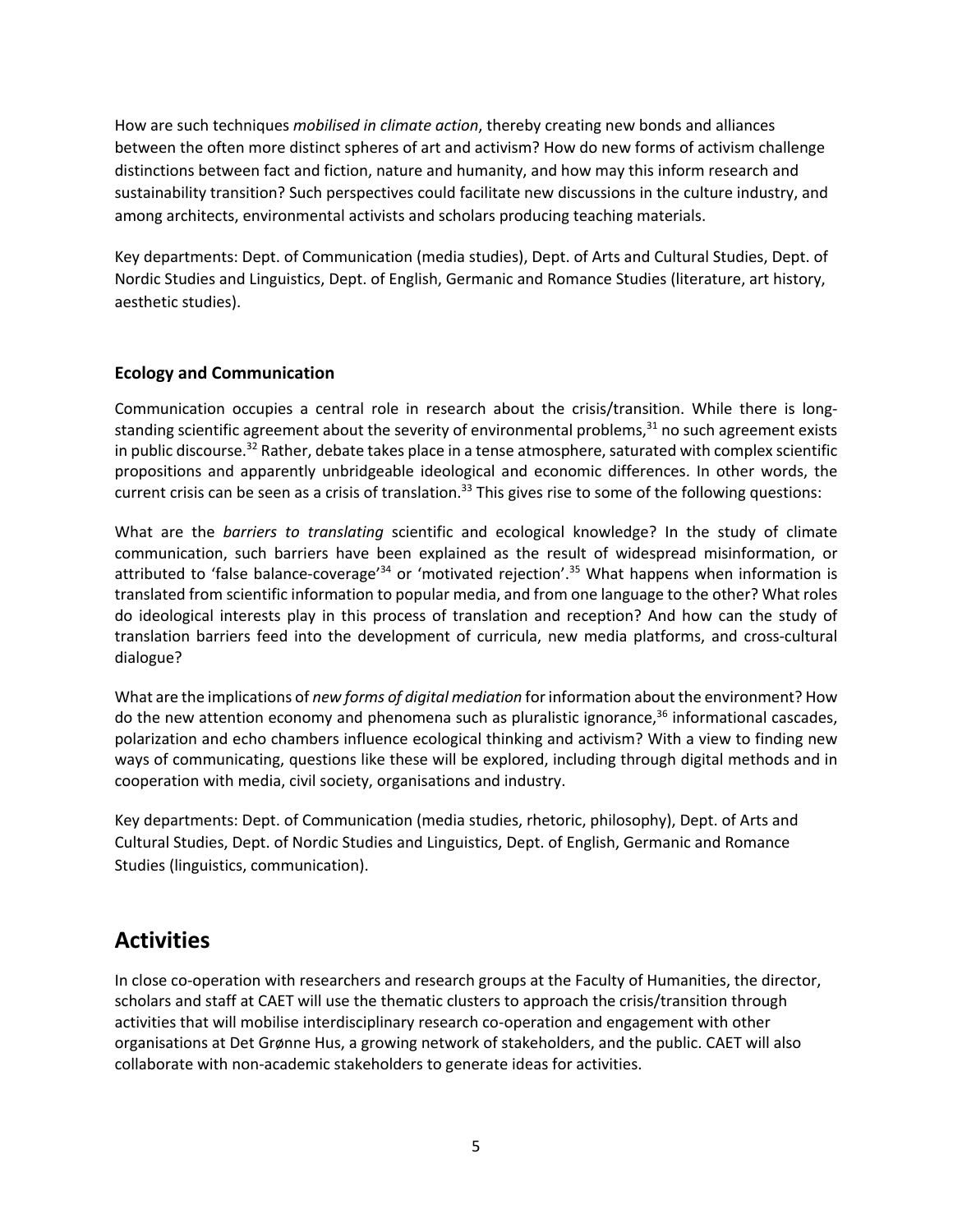CAET's activities in Det Grønne Hus will be planned in detail once the CAET director and event organiser have been appointed, but activities will include the following:

#### **Engaging**

Inspirational talks by researchers or stakeholders for targeted audiences. 12 per year.

Open debates between practice-oriented sectors, politicians, and researchers on hot topics aimed at engaging the general public, including the media. 4 per year.

Feedback sessions at which new research ideas or stakeholder problems are discussed. 8 per year.

'Meet the professor' sessions at which researchers engage in direct or online dialogue with youth (high schools or youth organisations). 6 per year.

#### **Educating**

Online teaching modules in ecological thinking, aimed at university students (including from other faculties) and Open University students. 1 per year (start 2023).

International Youth Ambassador Training Programme in sustainable transition from a humanities perspective for high school students and youth organisations. 1 per year (start 2023).

International university summer schools on ecological thinking. 1 per year (start 2022).

Student internships at CAET working on outreach and with stakeholders on crisis/transition questions. 4 per year.

Student projects. CAET supports UCPH students by coordinating writing-up seminars and organising sessions to spur interest in ecological thinking. 4 seminars and 2 sessions per year.

#### **Co-creating**

'Laboratories' in which stakeholders get together with researchers to work experimentally on project challenges aimed at facilitating a sustainability transition. 2 per year.

CAET pop-up panels at which researchers and stakeholders co-develop expert-stakeholder discussion panels, used for events. Ongoing.

Podcasts exploring aspects of the crisis/transition, co-created by stakeholders and researchers. 2 per year.

Exhibitions co-created by researchers and students, together with artists and/or activists, in order to spur dialogue and make products for circulation. 1 per year.

#### **Influencing**

White-paper sessions at which researchers and stakeholders (e.g., youth organisations) draw up white papers on urgent environmental issues in order to influence decision-making processes. 2 per year.

Training series in applied ecological thinking for stakeholders. 2 series per year (start 2022).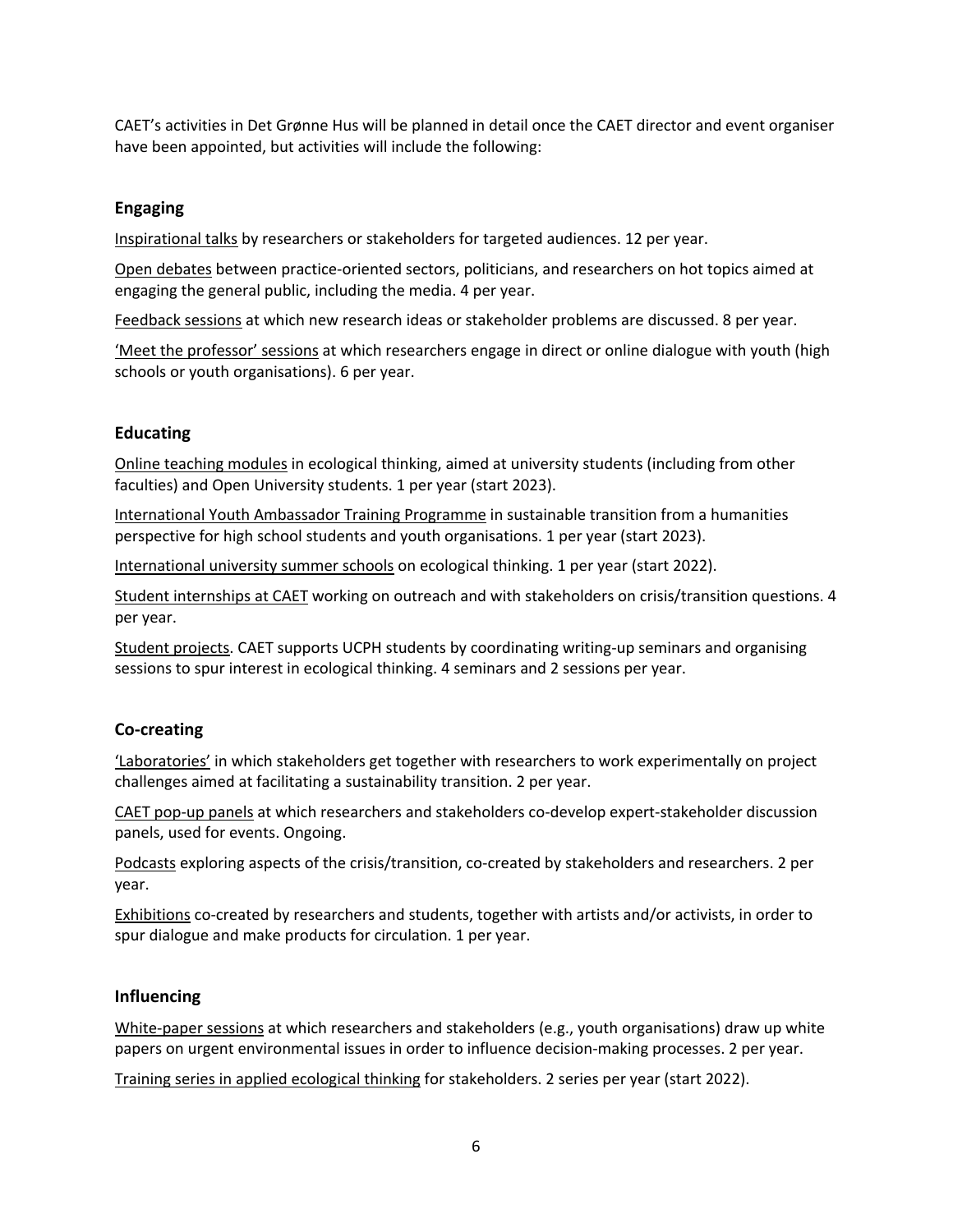Intra- and cross-cluster research seminars organised by CAET to facilitate interdisciplinarity and research co-operation at UCPH. 4 per year.

Research results will be presented and circulated by CAET. Ongoing.

Research workshops and conferences will be organised and promoted, with the aim of drawing on insights gained through CAET, to engage the wider national and international academic community. 1 per year.

### **References**

**1.** Rockström, J., et al. (2009). A Safe Operating Space for Humanity. *Nature* 461: 472–475. https://doi.org/10.1038/461472a.

**2.** Grin, J., Rotmans, J. and Schot, J. (2010). *Transitions to Sustainable Development. New Directions in the Study of Long Term Transformative Change*. London: Routledge.

**3.** Avelino, F., Grin, J., Pel, B. and Jhagroe, S. (2016). The Politics of Sustainability Transitions. J. *Environ. Policy Plan.*18(5): 557–567.

**4.** Næss, A. (1974). *Økologi, samfunn og livsstil.* English translation: Ecology, Community and Lifestyle. Cambridge: Cambridge University Press (1989).

**5.** Leopold, A. (1949). A *Sand County Almanac.* Oxford: Oxford University Press.

Callicott, J.B. (1989). *In Defense of the Land Ethic*. Albany: State University of New York Press.

Callicott, J.B. (2013). *Thinking like a Planet: The Land Ethics and the Earth Ethics.* Oxford: Oxford University Press.

Kortenkamp, K.V. and Moore, C.F. (2001). Ecocentrism and Anthropocentrism: Moral Reasoning about Ecological Commons Dilemmas. *Journal of Environmental Psychology* 21(3): 261-272.

Brennan, A. and Lo, Y-S. (2020). Environmental Ethics. In Zalta, E. (Ed.) *The Stanford Encyclopedia of Philosophy*.), https://plato.stanford.edu/archives/win2020/entries/ethics-environmental/.

**6.** Hill, T. (1983). Ideals of Human Excellence and Preserving Natural Environments. *Environmental Ethics* 5(3): 211-224. DOI: 10.1017/CBO9780511609237.009.

Cafaro, P. (2001). Thoreau, Leopold, and Carson: Toward an Environmental Virtue Ethics. *Environmental Ethics* 23(1): 3-17.

Sandler, R. (2007). *Character and Environment: A Virtue Oriented Approach to Environmental Ethics*. New York: Columbia University Press.

Coeckelbergh, M. (2015). *Environmental Skill: Motivation, Knowledge, and the Possibility of a Non-romantic Environmental Ethics*. London: Routledge.

Foot, P. (1978). *Virtues and Vices and Other Essays in Moral Philosophy.* Oxford: Blackwell.

MacIntyre, A. (1981). *After Virtue. A Study in Moral Theory.* Notre Dame: University of Notre Dame Press.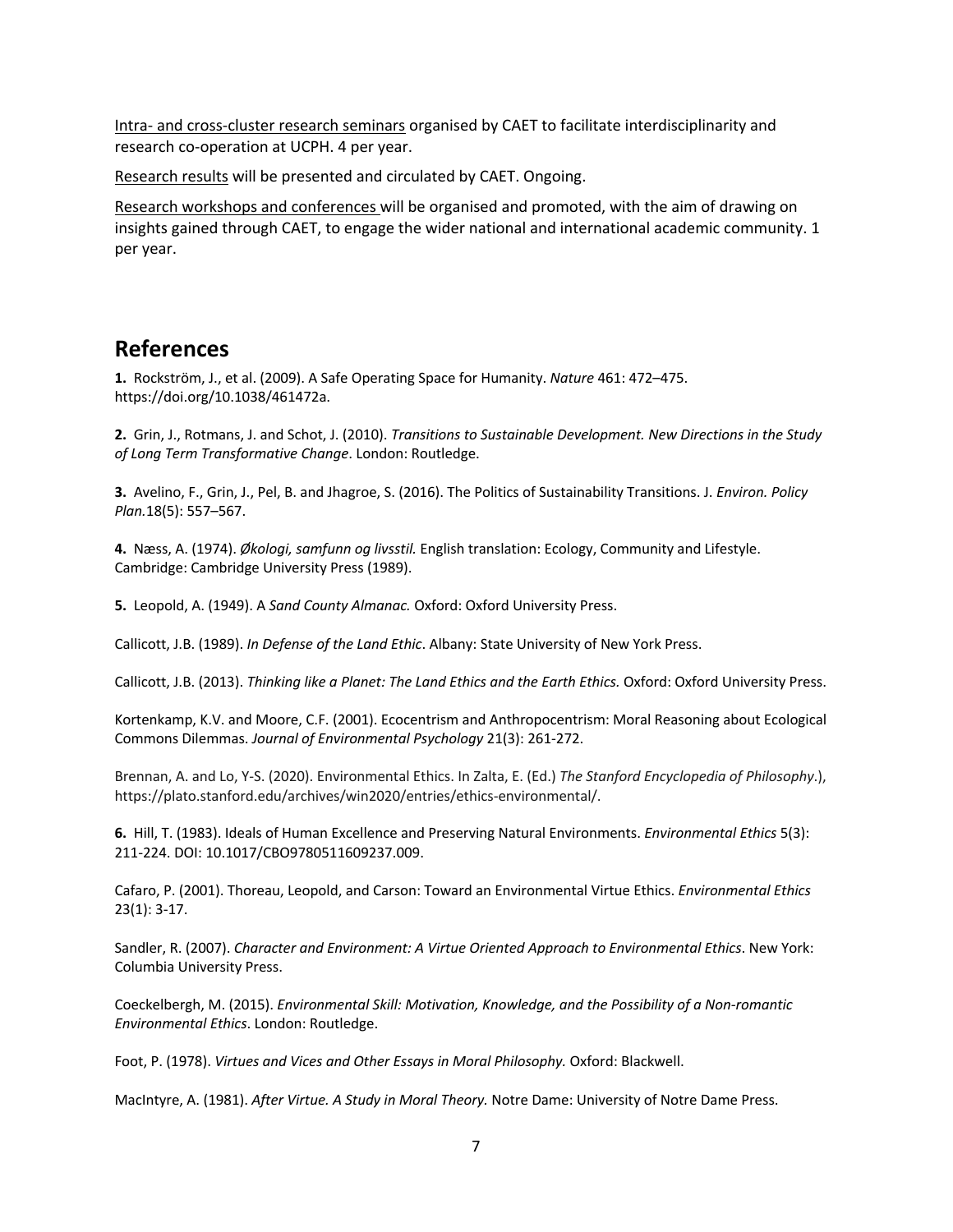**7.** Crutzen, P.J. and Stoermer, E.F. (2000). The 'Anthropocene'. *Global Change Newsletter* 41, 17–18.

Tsing, A., et al. (2017). Introduction. Bodies Tumbled into Bodies. In Tsing, A., et al. (Eds.), *Arts of Living on a Damaged Plane*t (pp. 1-12). Minneapolis: University of Minnesota Press.

**8.** Lorimer, J. (2017). The Anthropo-scene: A Guide for the Perplexed. *Social Studies of Science* 47(1): 117–142.

**9.** Bryant, R. and D. M. Knight (2019). *The Anthropology of the Future.* Cambridge: Cambridge University Press.

**10.** Ferry, E.E. and Limbert, M.E. (Eds.) (2008). *Timely Assets: The Politics of Resources and their Temporalities.* Santa Fe: School for Advanced Research Press.

Boltanski, L. and Thévenot, L. (2006/1991). *On Justification: Economies of Worth.* Princeton, NJ: Princeton University Press.

Harvey, D. (2007). Neoliberalism as Creative Destruction. *The Annals of the American Academy of Political and Social Science* 610: 22-44.

Ho, K. (2009). Disciplining Investment Bankers, Disciplining the Economy: Wall Street's Institutional Culture of Crisis and the Downsizing of 'Corporate America'. *American Anthropologist* 111(2): 177-189.

Tsing, A. (2000). Inside the Economy of Appearances. *Public Culture* 12(1): 115-142.

Comaroff, J. and Comaroff, J. (2005). Millenial Capitalism and the Culture of Neoliberalism. In Edelman, M. and Haugerud, A. (Eds.), *The Anthropology of Development and Globalization: From Classical Political Economy to Contemporary Neoliberalism* (pp. 177-187). Oxford: Blackwell Publishing.

Sahlins, M. (2017 [1972]). *Stone Age Economics*. London and New York: Routledge.

Woodburn, J. (1982). Egalitarian Societies. *Man* 17(3): 431-451.

**11.** Brown, N., Rapport, B. and Webster, A. (2000). Introducing Contested Futures: From Looking into the Future to Looking at the Future. In Brown, N., Rappert, B. and Webster, A. (Eds.), *Contested Futures: A Sociology of Prospective Techno-Science* (pp. 3-20). Aldershot: Ashgate.

**12.** Brichet, N. and Hastrup, F. (2018). Industrious Landscaping. The Making and Managing of Natural Resources at Søby Brown Coal Beds. *Journal of Ethnobiology* 38(1): 8-23.

Tsing, A. (2017). Is There a Progressive Politics After Progress? *Cultural Anthropology*, *Member Voices, Fieldsights.* https://culanth.org/fieldsights/is-there-a-progressive-politics-after-progress.

**13.** Lien, M.; Swanson, H. A. and Ween, G. (2018). Introduction: Naming the Beast – Exploring the Otherwise. In Swanson, H., Lien, M. and Ween, G. (Eds.), *Domestication Gone Wild: Politics and Practices of Multispecies Relations* (pp. 1-30). Durham: Duke University Press.

**14.** Rose, D.B., van Dooren, T., Chrulew, M., et al. (2012). Thinking through the Environment, Unsettling the Humanities. *Environmental Humanities* 1(1):1–5.

**15.** Mathews, A. (2017). Ghostly Forms and Forest Histories. In Tsing, A., et al. (Eds.), *Arts of Living on a Damaged Planet - Ghosts and Monsters of the Anthropocene* (pp. 145-156). Chicago: University of Minnesota Press.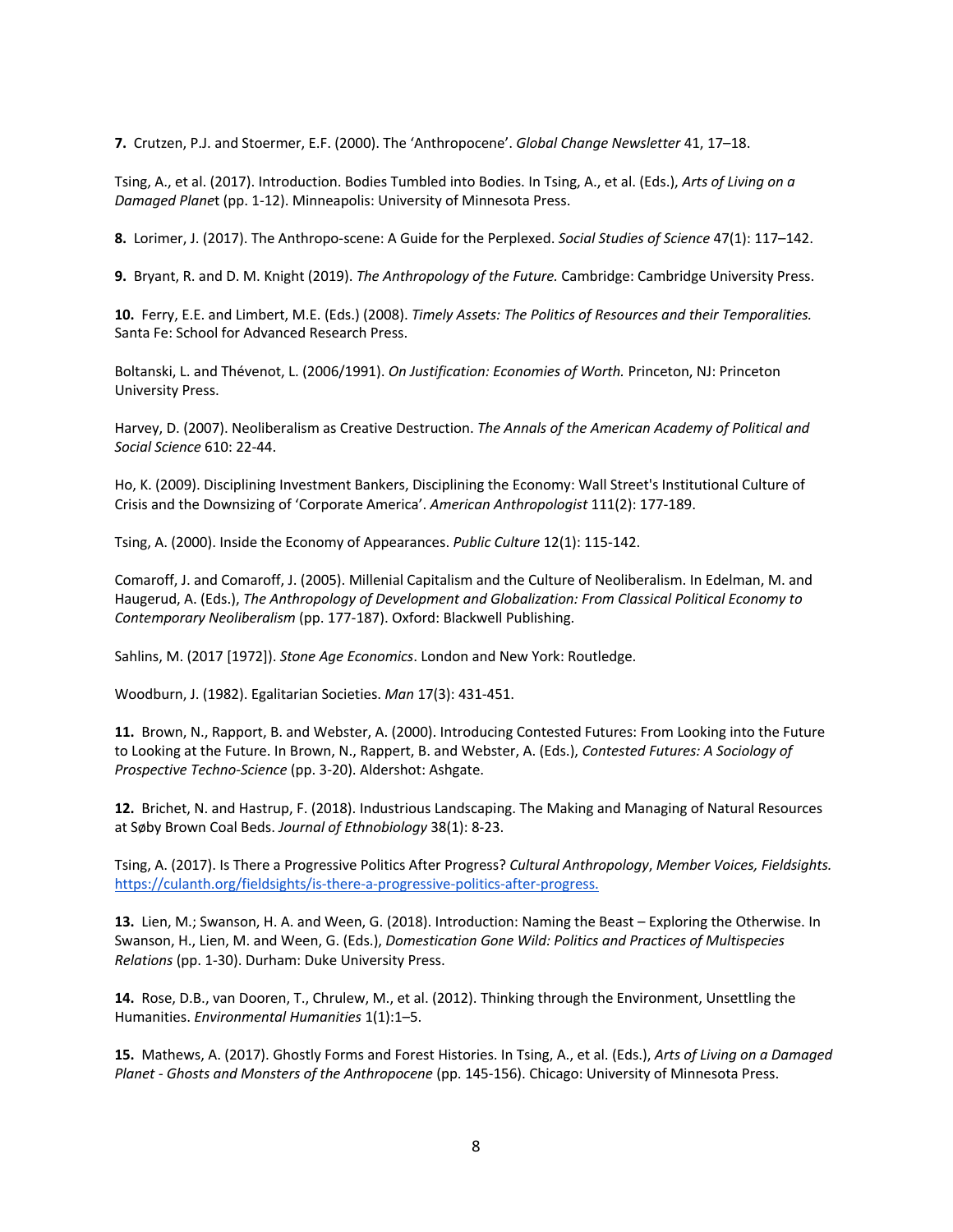**16.** Gray, B. and Purdy, J. (2018). *Collaborating for Our Future: Multi-stakeholder Partnerships for Solving Complex Problems.* Oxford: Oxford University Press.

**17.** Biersack, A. and Greenberg, J.B. (Eds.) (2006). *Reimagining Political Ecology.* Durham: Duke University Press.

Crate, S. and Nuttall, M. (Eds.) (2016). *Anthropology and Climate Change. From Actions to Transformations*. London: Routledge.

Köhler, J. et al. (2019). An Agenda for Sustainability Transitions Research: State of the Art and Future Directions. *Environmental Innovation and Societal Transitions*, 31:1-32.

Weber, M. (1976 [1904-05]). *The Protestant Ethic and the Spirit of Capitalism*. London: Allen & Unwin.

Bielo, J.S. (2007). "The Mind of Christ": Financial Success, Born-again Personhood, and the Anthropology of Christianity. *Ethnos* 72(3): 316-338.

Baudrillard, J. (1998[1970]). *The Consumer Society: Myths and Structures*. London: SAGE Publications.

Ho, K. (2009). Disciplining Investment Bankers, Disciplining the Economy: Wall Street's Institutional Culture of Crisis and the Downsizing of 'Corporate America'. *American Anthropologist* 111(2): 177-189.

Tsing, A. (2000). Inside the Economy of Appearances. *Public Culture* 12(1): 115-142.

See also new research project at CCRS on Buddhism and waste, supported by Velux Fonden: https://veluxfoundations.dk/en/about/projects-granted#/0060X00000eVgQkQAK

**18.** Tsing, A., Swanson, H., Gan, E. and Budandt, N. (Eds.) (2017). *Arts of Living on a Damaged Planet*. Minneapolis: University of Minnesota Press.

Haraway, D. (2017). *Staying with the Trouble.* Durham: Duke University Press.

Morton, T. (2017). *Dark Ecology. For a Future of Coexistence.* New York: Columbia University Press.

Bird-David, N. (1990). The Giving Environment: Another Perspective on the Economic System of Gatherer-Hunters. *Current Anthropology* 31(2): 189–196. DOI: 10.1086/203825

Krøijer, S. (2019). Who Cares for the Land? Indigeneity and Radical Environmental Activism in Translation. *Latin American and Latinx Visual Culture* 1(4): 105-112.

**19.** Appadurai, A. (2004). The Capacity to Aspire: Culture and the Terms of Recognition. In Rao, V. & Walton, M. (Eds.), *Culture and Public Action* (pp. 59-84). Washington D.C.: The World Bank.

**20.** Rostow, W. W. (1960). *The Stages of Economic Growth: A Non-Communist Manifesto*. Cambridge: Cambridge University Press.

**21.** Fukuyama, F. (1989). The End of History? *The National Interest* 16 (summer): 3-13.

**22.** Willing, R. and Blok, A. (2020). *Den Bæredygtige Stat.* København: Gyldendal.

**23.** Beisheim, M. and Ellersiek, A. (2017). *Partnerships for the 2030 Agenda for Sustainable Development: Transformative, Inclusive and Accountable?* (SWP Research Paper). Berlin: Stiftung Wissenschaft und Politik.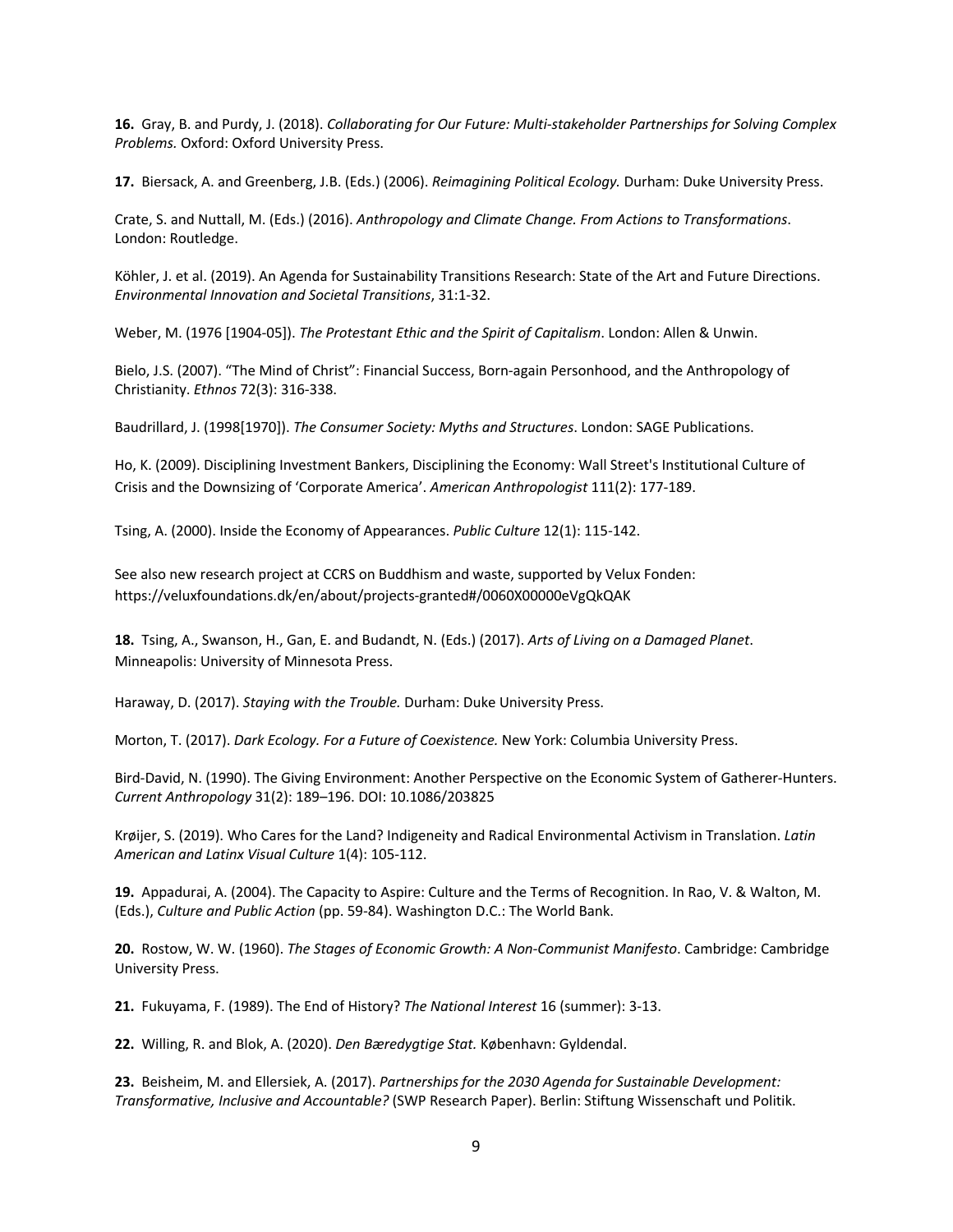**24.** Carr, E.S and Lempert, M. (Eds.) (2016). *Scale: Discourse and Dimension of Social Life*. Oakland, California: University of California Press.

Tsing, A. (2000). The Global Situation. *Cultural Anthropology* 15(3): 327-360.

Højer, L., et al. (2018). Escalations: Theorizing Sudden Accelerating Change. *Anthropological Theory* 18(1): 36-58.

**25.** Jones, K.T. (1998). Scale as Epistemology. *Political Geography* 17(1), 25-28.

Sejersen, F. (2015). *Rethinking Greenland and the Arctic in the Era of Climate Change*. London: Routledge.

Sejersen, F. (2019). Scaling Sustainability in the Arctic. In Gad, U.P. and Strandsbjerg, J. (Eds.), *The Politics of Sustainability in the Arctic. Reconfiguring Identity, Space, and Time* (pp. 94-107). London, Routledge: 94-107.

**26.** Bacchi, C. (2014). *Analysing Policy. What is the Problem Represented to be?* Frenchs Forest: Pearson Australia.

Knappe, H., et al. (2019). The Politics of Making and Unmaking (Sustainable) Futures. *Sustainability Science*, 14: 891-898.

**27.** Clark, T. (2015). *Ecocriticism on the Edge. The Anthropocene as a Threshold Concept*. London: Bloomsbury.

**28.** Nixon, R. (2013). *Slow Violence and the Environmentalism of the Poor.* Cambridge, Mass.: Harvard University Press.

**29.** Dwyer, J. (2010). *Where the Wild Books Are: A Field Guide to Ecofiction*. Reno: University of Nevada Press.

**30.** Blanc, N. and Benish, B.L. (Eds.) (2017). *Form, Art and the Environment. Engaging in Sustainability*. London: Routledge. Pivnik, L. (2016). *Field Guide for the 21st Century Environmental Artist*. www.leepivnik.com

**31.** Anderegga, W.R.L., Prallb, J.W., Harold, J.W., and Schneidera, S.H. (2010). Expert Credibility in Climate Change. *Proceedings of the National Academy of Sciences of the United States* 107(27): 12107–12109. DOI: 10.1073/pnas.1003187107

Benestad, R.E., et al. (2016). Learning from Mistakes in Climate Research. *Theoretical and Applied Climatology* 126(3-4): 699–703. DOI: 10.1007/s00704-015-1597-5.

Cook, J., Oreskes, N., Doran, P.T., et al. (2016). Consensus on Consensus: A Synthesis of Consensus Estimates on Human-Caused Global Warming. *Environmental Research Letters* 11: 1-7. DOI: 10.1088/1748-9326/11/4/048002

Oreskes, N., and Conway, E. M. (2010). *Merchants of Doubt*. New York: Bloomsbury Press.

Powell, J.L. (2016). The Consensus on Anthropogenic Global Warming Matters. *Bulletin of Science, Technology & Society* 36(3): 157-163. DOI: 10.1177/027046761770707.

Skuce, A.G., Cook, J., Richardson, M., et al. (2016). Does It Matter if the Consensus on Anthropogenic Global Warming is 97% or 99.99%? *Bulletin of Science, Technology & Society* 36(3): 150-156. DOI: 10.1177/0270467617702781.

**32.** Boykoff, M.T. (2012). *Who Speaks for the Climate? Making Sense of Media Reporting on Climate Change.* Cambridge: Cambridge University Press.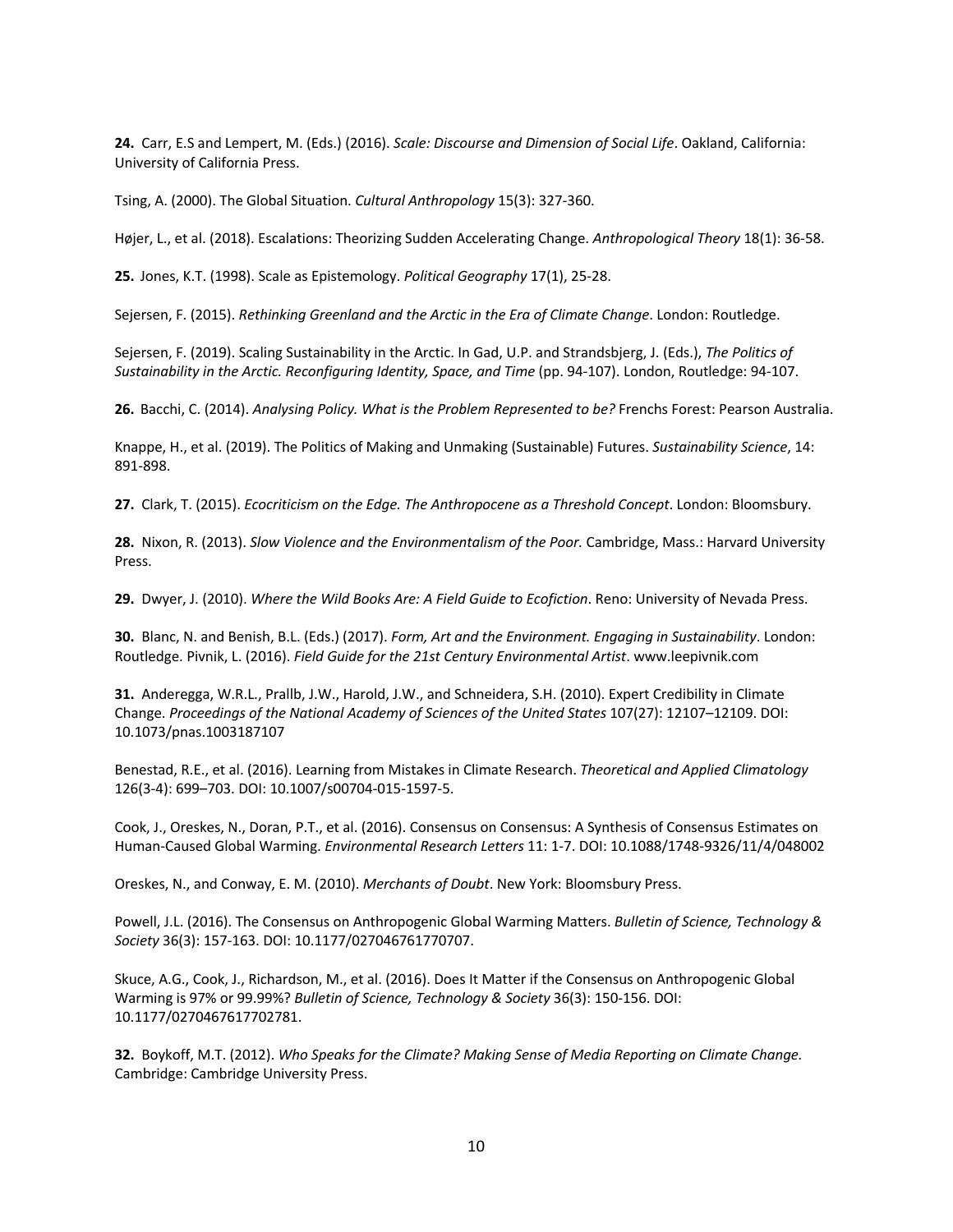Hulme, M. (2009). *Why We Disagree About Climate Change. Understanding Controversy, Inaction and Opportunity.* Cambridge: Cambridge University Press.

Brulle, R.J., Carmichael, J., and Jenkins, J. C. (2012). Shifting Public Opinion on Climate Change: An Empirical Assessment of Factors Influencing Concern over Climate Change in the U.S., 2002–2010. *Climate Change* 114(2): 169-188. DOI: 10.1007/s10584-012-0403-y

Hamilton, L.C. (2011). Education, Politics and Opinions About Climate Change Evidence for Interaction Effects. *Climate Change* 104(2): 231-242. DOI: 10.1007/s10584-010-9957-8

Hornsey, M. J., Harris, E. A., Bain, P. G., and Fielding, K. S. (2016). Meta-Analyses of the Determinants and Outcomes of Belief in Climate Change. *Nature Climate Change* 6(6): 622-627. doi:10.1038/NCLIMATE2943

Lewis, G.B., Palm, R., and Feng, B. (2019). Cross-National Variation in Determinants of Climate Change Concern. *Environmental Politics* 28(5): 793-821. doi:10.1080/09644016.2018.1512261

Nisbet, M.C., and Myers, T. (2007). Twenty Years of Public Opinion about Global Warming. *The Public Opinion Quarterly* 71(3): 444-470. https://www.jstor.org/stable/4500386

**33.** Gimpel, D. & Thisted, K. (2007). Lost - and Gained - in Translation. *Tidsskriftet Antropologi*, 56, 179-204.

Young, R.J.C. (2012). Cultural Translation as Hybridisation. *Trans-Humanities Journal* 5(1), 155-175.

Bassnett, S. (1988). The Translation Turn in Cultural Studies. In Bassnett, S. and Lefevere, A. (Eds.), *Constructing Cultures. Essays on Literary Translation* (pp. 123–140). Clevedon: Multilingual Matters.

**34.** Lewandowsky, S., Oberauer, K., and Gignac, G.E. (2013). NASA Faked the Moon Landing—Therefore, (Climate) Science Is a Hoax: An Anatomy of the Motivated Rejection of Science. *Psychological Science* 24(5): 622–633. doi:10.1177/0956797612457686

Oreskes, N., and Conway, E. M. (2010). *Merchants of Doubt*. New York: Bloomsbury Press.

Smart, G., and Falconer, M. (2021). Genre, Uptake, and the Recontextualization of Climate Change Science by 'Denialist' Cultural Communities. In Auken, S. & Sunesen, C. (Eds.), *Genre in the Climate Debate* (pp. 85-107). Berlin: De Gruyter.

Supran, G. and Oreskes, N. (2017). Assessing ExxonMobil's Climate Change Communications (1977–2014). *Environmental Research Letters* 12(8): 084019. DOI: 10.1088/1748-9326/aa815f

Søe, S.O. (2016). *The Urge to Detect, the Need to Clarify: Gricean Perspectives on Information, Misinformation and Disinformation*. (PhD). Copenhagen: University of Copenhagen.

Søe, S.O. (2017). Algorithmic detection of misinformation and disinformation: Gricean perspectives. *Journal of Documentation* 74(2): 309-332. doi:10.1108/JD-05-2017-0075

**35.** Lewandowsky, S and Oberauer, K. (2016). Motivated Rejection of Science. *Current Directions in Psychological Science* 25(4):217-222. doi:10.1177/0963721416654436

**36.** Kjelddahl, E.M. & Hendricks, Vincent F. (2018) The Sense of Social Influence: *Pluralistic Ignorance in Climate Change.* EMBO Rep (2018) 19:e47185. https://doi.org/10.15252/embr.201847185.